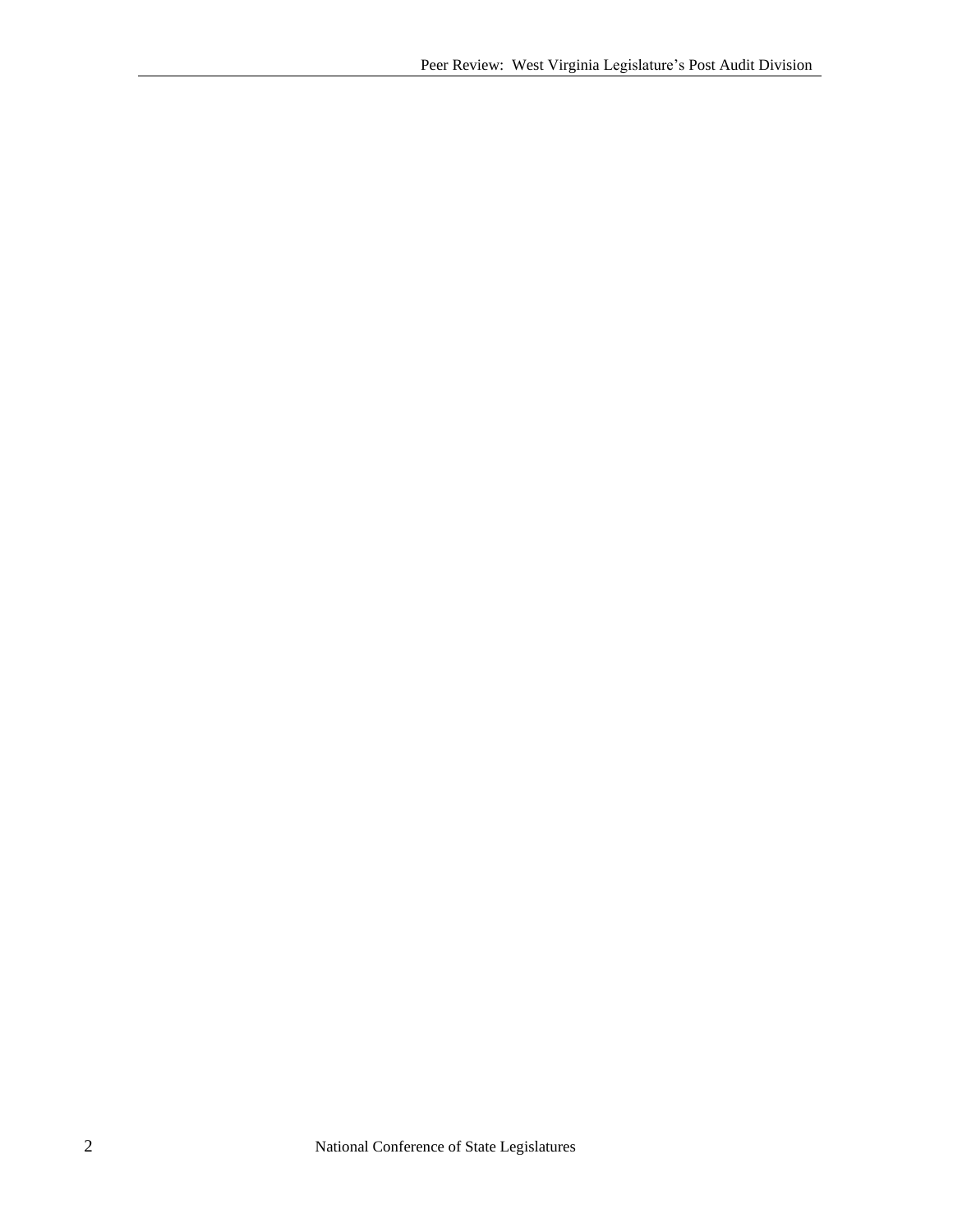## PEER REVIEW

## POST AUDIT DIVISION OF THE WEST VIRGINIA LEGISLATURE'S JOINT COMMITTEE ON GOVERNMENT FINANCE



Tim Storey Executive Director

7700 East First Place Denver, Colorado 80230 (303) 364-7700

444 North Capitol Street, N.W., Suite 515 Washington, D.C. 20001 (202) 624-5400

www.ncsl.org

February 2021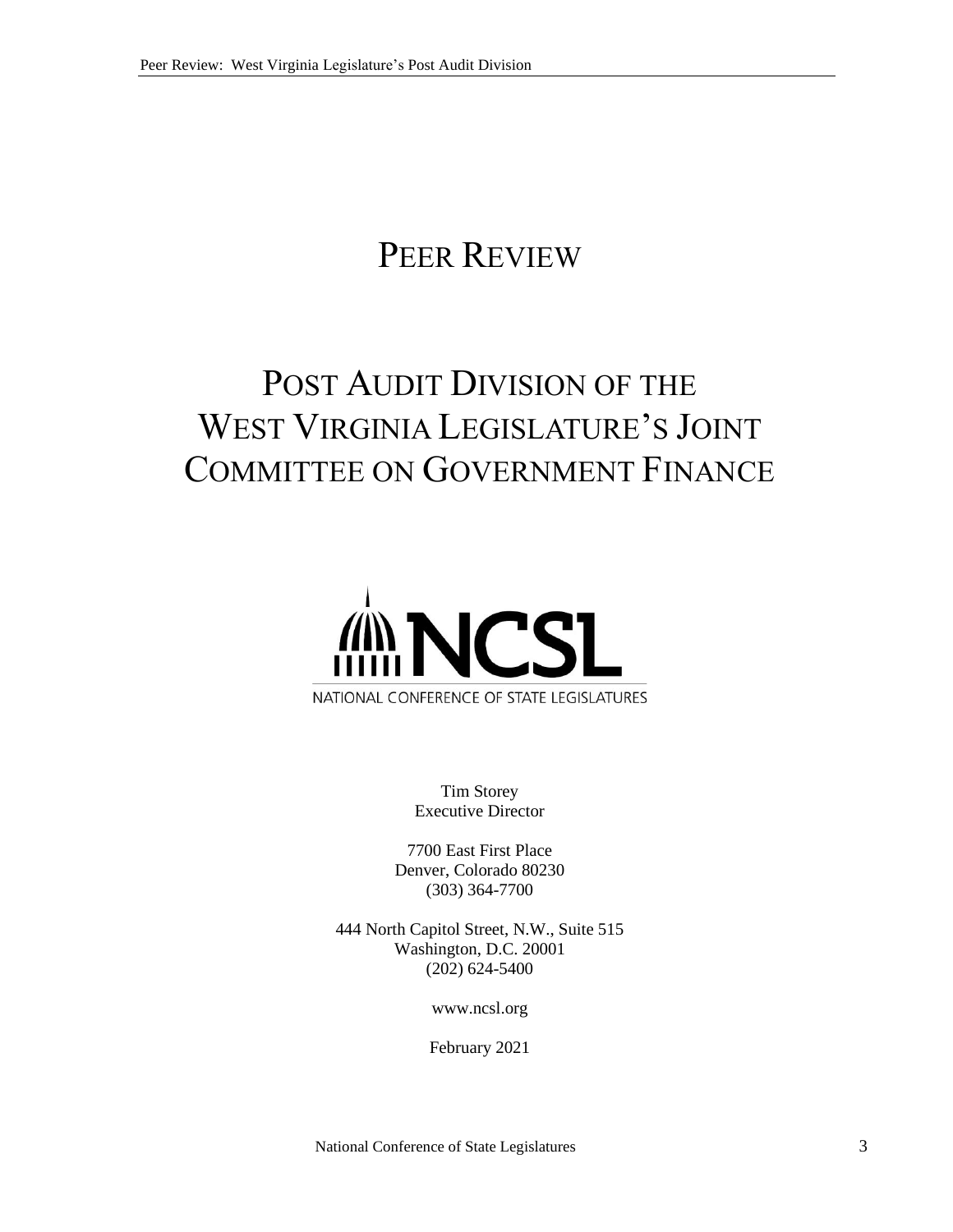

The National Conference of State Legislatures is the bipartisan organization that serves the legislators and staffs of the nation's 50 states, its commonwealths and territories.

NCSL provides research, technical assistance and opportunities for policymakers to exchange ideas on the most pressing state issues and is an effective and respected advocate for the interests of the states in the American federal system.

NCSL has three objectives:

- To improve the quality and effectiveness of state legislatures.
- To promote policy innovation and communication among state legislatures.
- To ensure state legislatures a strong, cohesive voice in the federal system.

The Conference operates from offices in Denver, Colo., and Washington, D.C.

©2021 by the National Conference of State Legislatures. All rights reserved.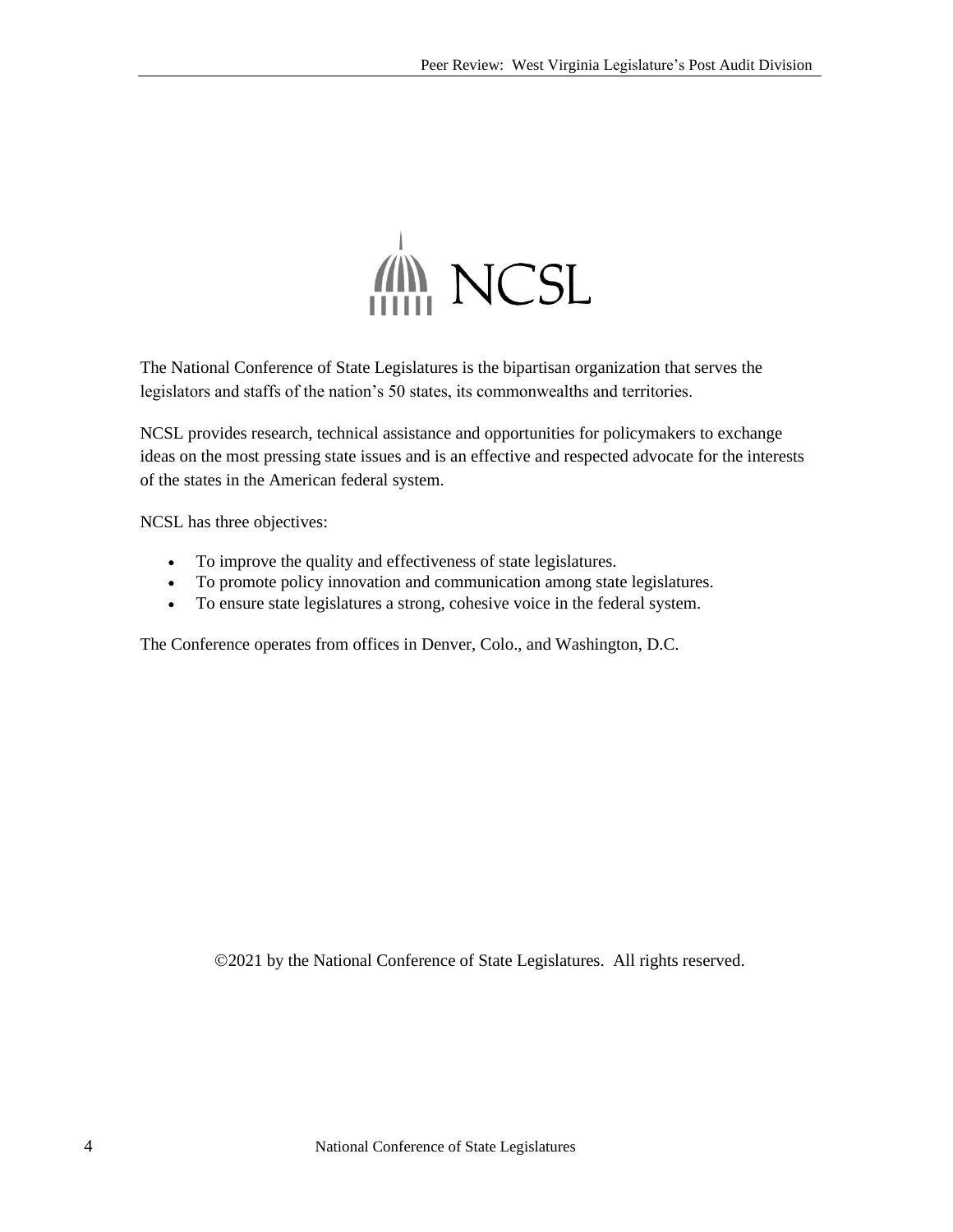#### INTRODUCTION

#### **Peer Review Purpose**

The Post Audit Division of the West Virginia Legislature's Joint Committee on Government Finance (Post Audit Division or PAD) follows "Government Auditing Standards" (i.e., the Yellow Book, or GAGAS) for performance audits. These standards require the office to undergo a peer review every three years. The office recognizes the importance of a peer review for ensuring the quality of its legislative audit work.

The purpose of a peer review is to identify whether the West Virginia Post Audit Division's system of quality control provides reasonable assurance of compliance with "Government Auditing Standards" and professional best practices as determined by peer reviewers with respect to performance audit engagements.

#### **NCSL/NLPES Peer Review Methodology**

The Post Audit Division contracted with the National Conference of State Legislatures (NCSL) to perform its 2020 peer review to assess the office's system of quality control and overall quality of reports in a sample of performance audits completed during the period from 2017 to 2020 (see Appendix A). The NCSL staff liaison to the National Legislative Program Evaluation Society organized a peer review team consisting of two experienced and respected program evaluators from Kansas and Louisiana (see Appendix B).

As noted above, the Post Audit Division follows "Government Auditing Standards" (i.e., the Yellow Book or GAGAS) published by the Comptroller General of the United States. This peer review compared the office's policies and performance to Yellow Book requirements and the knowledge base of peers from similar offices. The review provided a collective assessment of the office's quality assurance and review processes, how those quality processes were used to develop the office's performance audits, and the qualifications and independence of staff.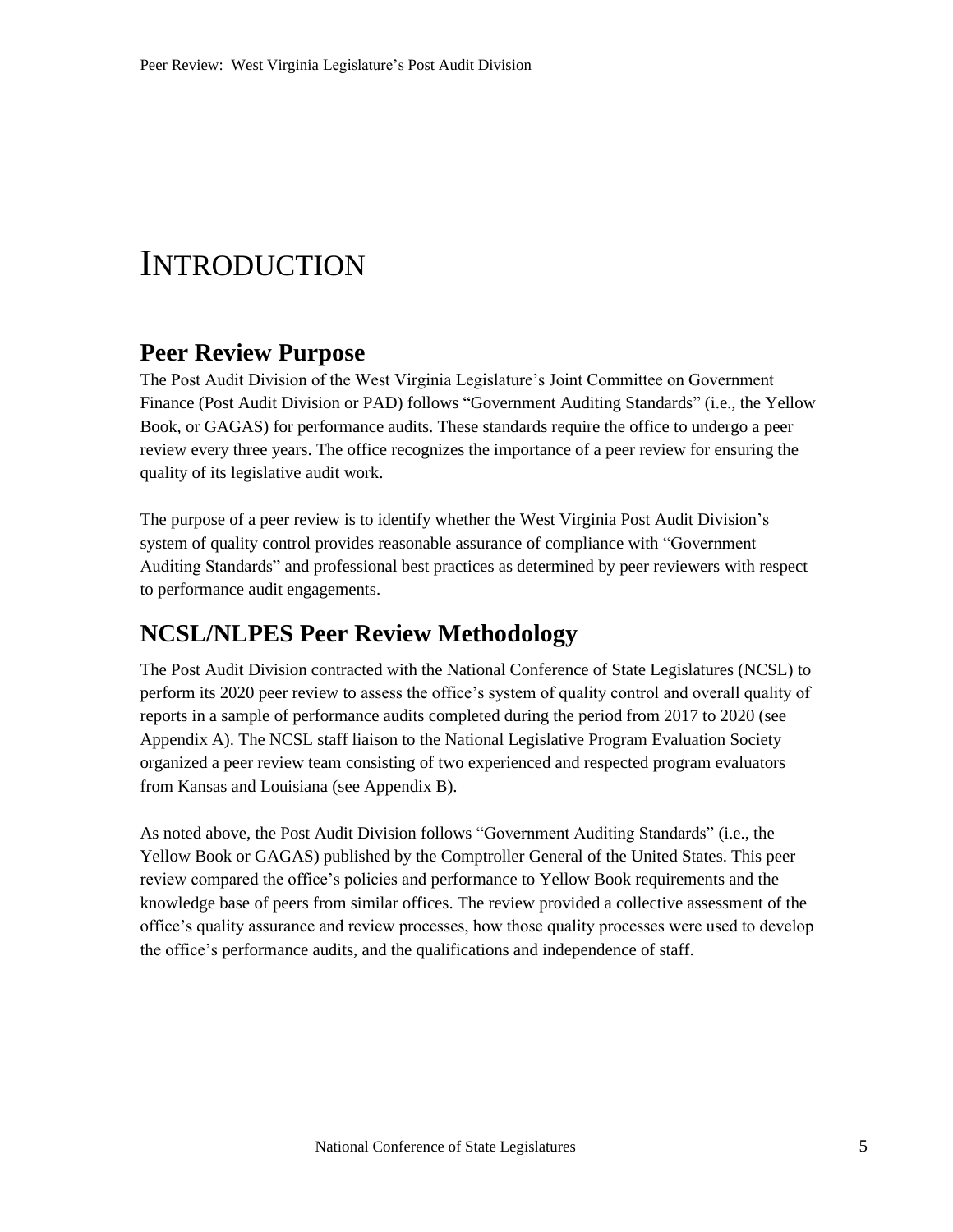Specifically, the peer review team sought to determine whether the sample of reports reviewed, as well as the processes that underlie the reports, met the following Yellow Book standards applicable to performance audits or general criteria.

- 1) General Standards
	- a. Independence
	- b. Professional judgment
	- c. Competence
	- d. Quality control and assurance
- 2) Fieldwork Standards
	- a. Planning
	- b. Supervision
	- c. Obtaining sufficient, appropriate evidence
	- d. Audit documentation
- 3) Reporting Requirements
	- a. Reporting
	- b. Report content
	- c. Distributing reports
- 4) Stakeholder and User Satisfaction with PAD's Products

On Oct. 28, 2020, a conference call was held for the peer review team, the PAD director and other PAD staff assisting with the peer review. During the call, the peer review team was briefed on PAD's audit process and received PAD's policy and procedures manual, a staff list, information about the office's oversight committee (the Post Audits Subcommittee) and the link to the office's enabling statutes. A remote peer review was conducted during the week of Nov. 16-20, 2020. The peer review team held meetings with the PAD director, the audit managers and the entire PAD staff during this time period.

The peer review team reviewed documentation relating to the function of PAD, its audit-related policies and procedures and four performance audits. The audits were selected by members of the peer review team from a list of audits released between 2017 and 2020 (Appendix A). Each peer review team member took lead responsibility for two reports. This included studying the performance audit in depth, reviewing the supporting working papers and interviewing current staff who worked on the performance audit.

The peer review team conducted interviews with one member of PAD's Post Audits Subcommittee, five legislative staff from outside PAD, PAD office managers and selected PAD staff.

To evaluate staff competence, continuing professional education (CPE) records were reviewed to determine whether staff receive 80 hours of training every two years.

The team discussed its preliminary conclusions with the PAD director and audit managers. The team also reported the final compliance rating to all PAD staff.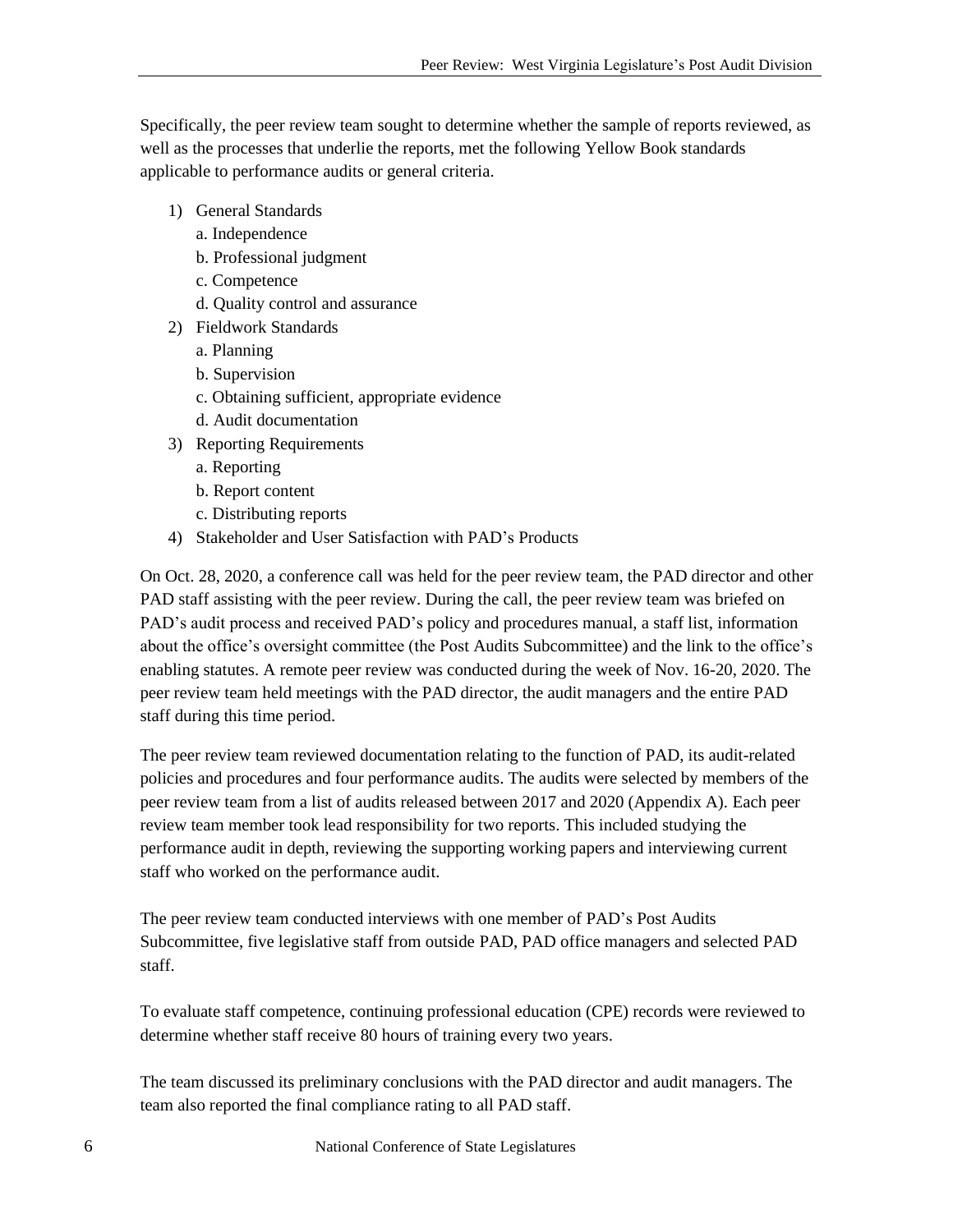Appendix A lists the performance audits reviewed by the peer review team. Appendix B describes the qualifications of the peer review team members. Appendix C provides a general profile of program evaluation offices.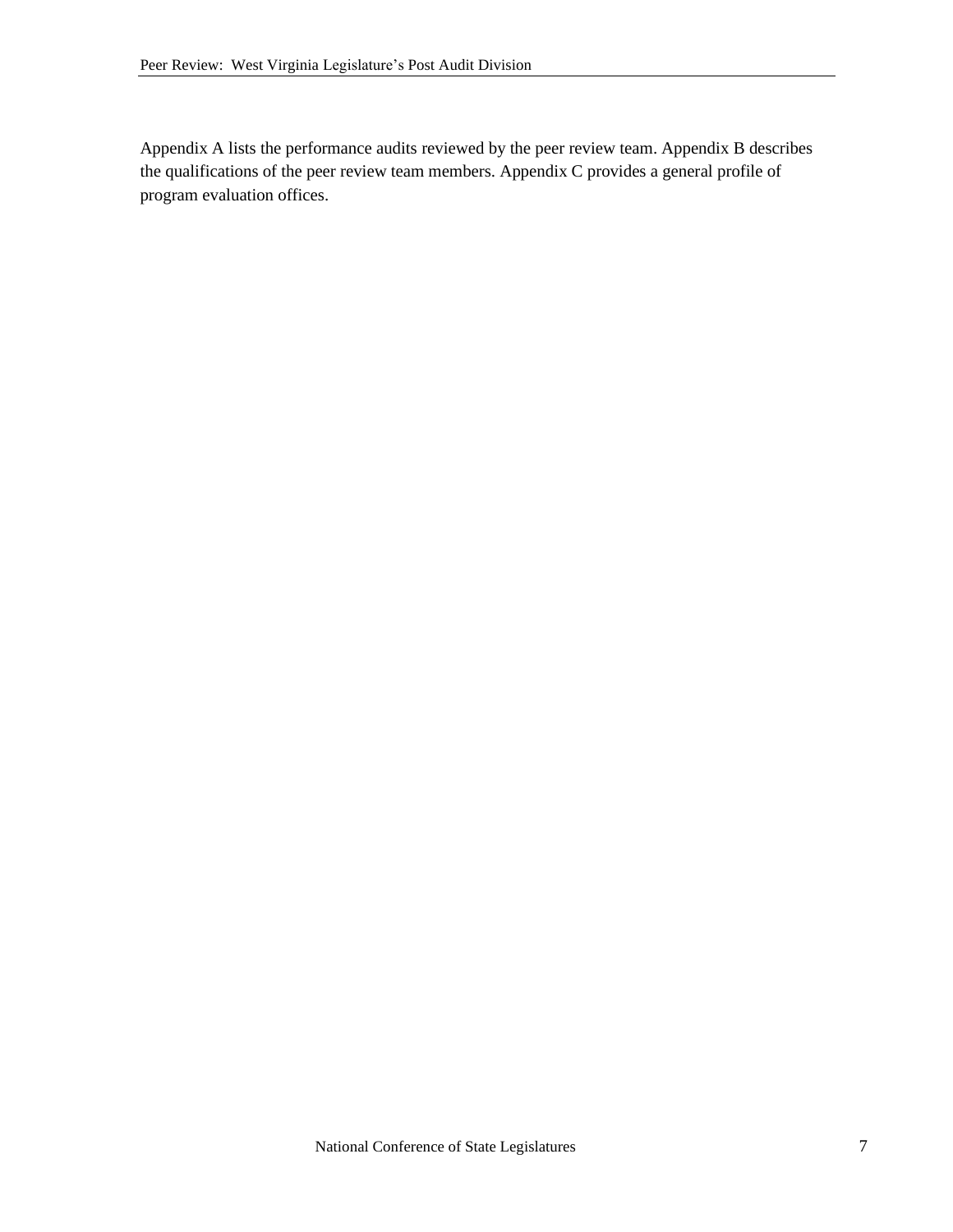### COMPLIANCE WITH YELLOW BOOK STANDARDS AND BEST PRACTICES

Section 3.101 of "Government Auditing Standards, 2011 Revision"*—*or Section 5.72 of "Government Auditing Standards*,* 2018 Revision"*—* (i.e., the Yellow Book, or GAGAS) by the Comptroller General of the United States allows the peer-reviewed agency to receive one of three possible ratings—pass, pass with deficiencies or fail.

The Post Audit Division has a quality control system that is suitably designed and followed, providing reasonable assurance that the office is performing and reporting performance audit engagements in conformity with applicable "Government Auditing Standards" for the period reviewed in all material ways with one exception. Therefore, based on the rating definitions set forth in the Yellow Book, the peer review team gives a rating of "pass with deficiencies" to the Post Audit Division of the West Virginia Legislature's Joint Committee on Government Finance. In the peer review team's professional judgment, the office's processes to maintain a consistent physical record or log of its documentation actions must be improved.

**Planning, Supervision, Evidence, Documentation.** The purpose of documentation is to create an official written record for work done and decisions made—that is, a visible workflow trail. A peer review team's role is to ascertain, with reasonable assurance, whether an office's quality control system is suitably designed and followed, and to do so, the team examines an office's procedural manuals and a sampling of audits and their work papers. Peer review team members should be able to find and understand the written records establishing an audit's workflow trail with minimal assistance from the audit office's staff. The peer review team found, however, the Post Audit Division's written records for documentation were not always maintained in such a way to allow an experienced auditor, with no connection to the audit, to understand the nature, timing, and extent of audit procedures performed from the recorded audit documentation alone. The Post Audit Division, therefore, must improve the processes by which audit workflow is physically tracked.

The office has established internal procedures for planning audits, supervising staff, obtaining evidence, and documentation and reporting. PAD's policy and procedures manual is referenced to the "Government Auditing Standards."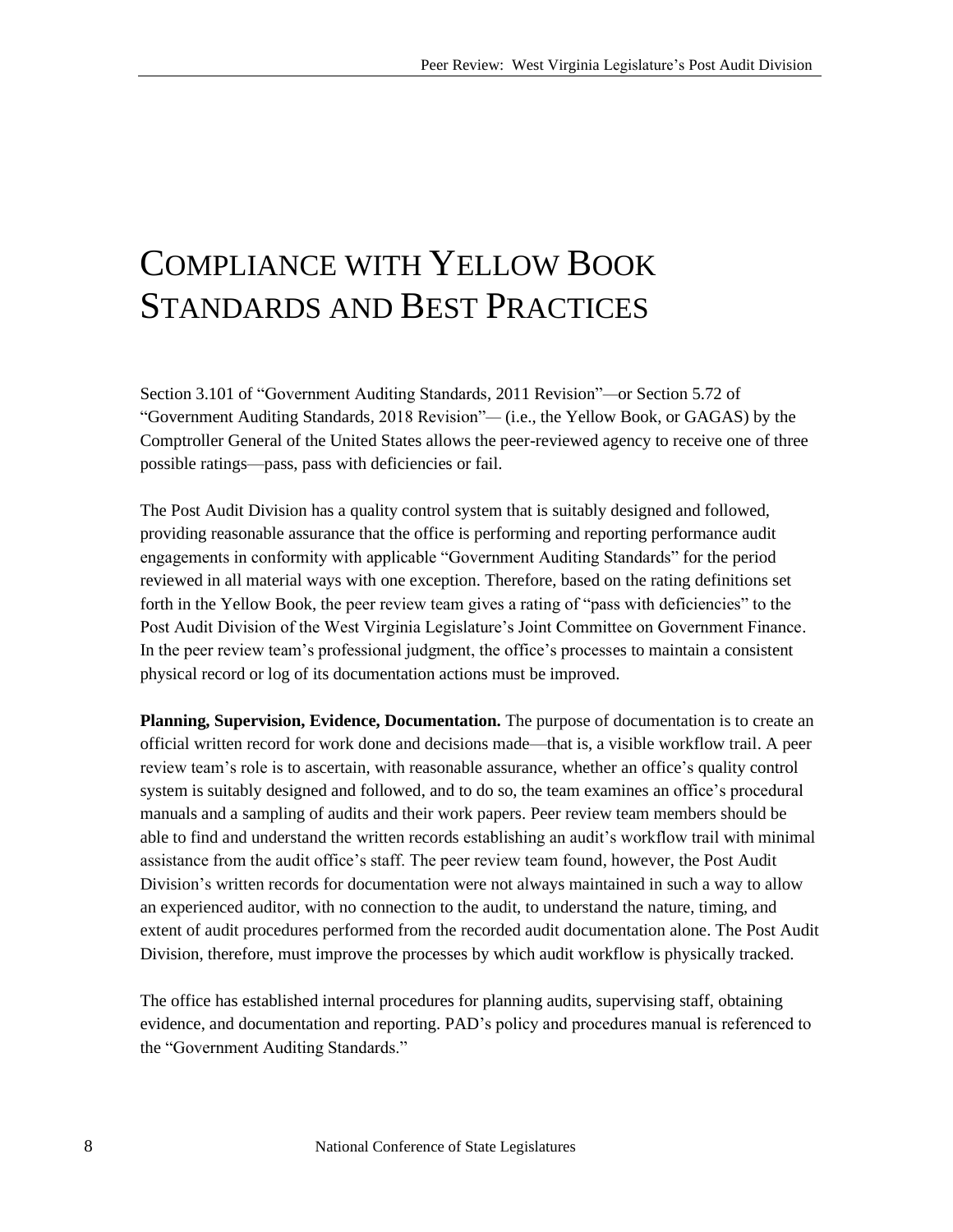The Post Audit Division processes for physically recording its documentation actions do not need major revision. Minor process adjustments, standardized forms and consistent application may accomplish most of the task. The office should especially focus on improving maintenance of its written records detailing audit documentation, supervisory review and data reliability.

The addition and completion of a standardized cover sheet, finding sheet, bridging document, checklist or other form for each work paper would expand the visible workflow trail of an auditor's conclusions, what specific work the auditor performed to arrive at the conclusions and the source of the information used. For example, it is a common best practice in audit documentation that all work papers contain uniform headers, noting date, name, source, etc.

Physical evidence of supervisory review was not always clear in PAD work papers. Use "prepared by" and "reviewed by" notations, tick marks or other methods to create a visible record of supervisory review. Include a spreadsheet or other document to show what data reliability work was conducted and whether the team determined the data to be reliable or not. Whatever methods the office chooses to improve its physical record or log of documentation actions, the office should ensure that the procedures are used consistently across audits.

**Independence/Objectivity/Professional Judgment.** The Post Audit Division is governed by Chapter 4, Article 2 of the West Virginia Code. PAD also performs audits or reviews of state grant fund disbursements to volunteer fire departments in accordance with West Virginia Code Chapter 12, Article 4, Section 14. Through the statutory authority granted the legislative auditor, the office has access to documents, records and people within other branches of government.

The office has a process for internal disclosure of potential impairments to independence on the part of staff assigned to audits, and the process is set forth in PAD's policies and procedures manual. PAD's policies describe the importance of independence. The PAD director reviews and assesses the independence of staff when assigning them to an audit project. The staff completes independence statements.

Auditors use professional judgment in planning and performing audits and PAD's collective work process provides an assurance of professional judgment.

**Competence.** The office includes experienced, well-educated staff. The staff's diverse backgrounds and skill sets are beneficial to the office. The staff assigned to perform audits collectively possess adequate professional competence for the tasks required.

Competence may be maintained through a commitment to continued learning and development. The CPE coordinator surveys PAD staff about training needs. Training is available both in-house and through outside resources, including the National Conference of State Legislatures and the National Legislative Program Evaluation Society.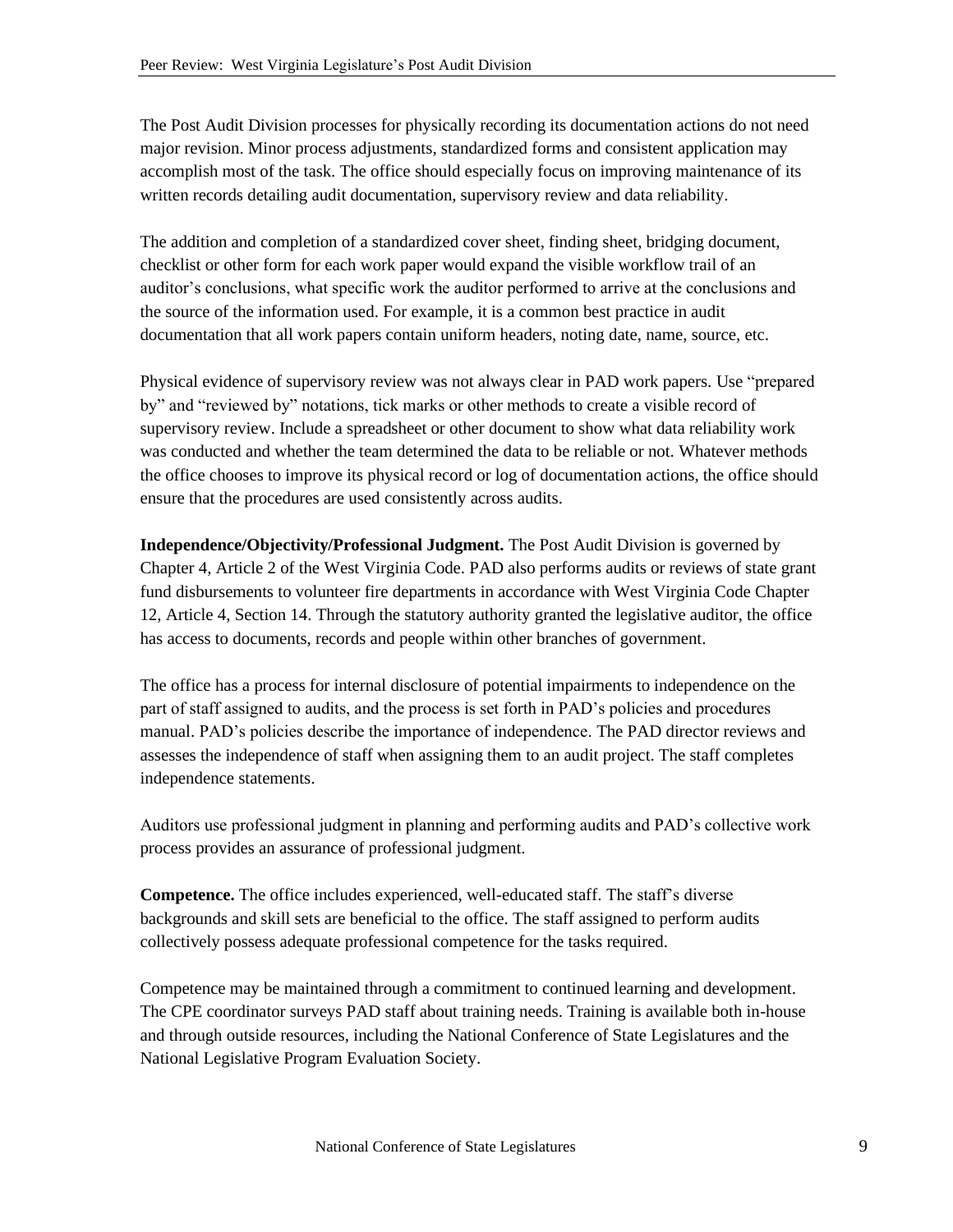Every two years, PAD staff must complete at least 80 hours of continuing education. For the current CPE cycle, however, GAO is providing a six-month grace period to obtain CPEs due to the COVID pandemic; if used, an extension under this allowance should be noted.

The Post Audit Division uses an electronic system for tracking continuing professional education. Managers receive CPE reports on a regular basis, and CPE reminders are sent to staff. If applicable, the reason for any discrepancy in hours is documented in the electronic tracking system—such as a proration due to hire date.

**Reliability/Quality Control and Assurance.** The Post Audit Division has a collaborative process, encouraging management and staff work together to ensure the quality of the office's products. The "Post Audit Division Employee Manual" provides excellent background information about West Virginia state government and where/how PAD's work fits into the process, which may be helpful to employees without governmental experience. The office's GAGAS spreadsheet is a useful tool.

While not required by statute to adhere to "Government Auditing Standards," the Post Audit Division does perform its audits in conformity with GAGAS. As a result, PAD undergoes external quality control reviews at regular intervals. These reviews must be conducted by an independent organization that has experience in conducting performance audits. PAD contracted with NCSL to perform its peer review in 2017 and 2020.

**Reporting.** The Post Audit Division generally complies with the reporting standards of the Yellow Book. For example, the office's reports present conclusions, recommendations and the views of the audited entity (if provided). The reports describe audit objectives, scope and methodology.

**Credibility/Effectiveness.** Stakeholders provided positive feedback about the usefulness of PAD's work products and staff professionalism. The individuals interviewed by the peer review team believe the Post Audit Division is effective and performs a vital function for the West Virginia Legislature. The office's work often serves as guidance for legislation.

**Suggestions for Improvement.** As noted above, the peer review team found positive aspects of PAD staff's work. During its review, the peer review team also offered additional technical and procedural suggestions for the PAD director to consider. The suggestions were not criticisms of the office; rather, they were provided as opportunities to further refine its practice of the audit profession.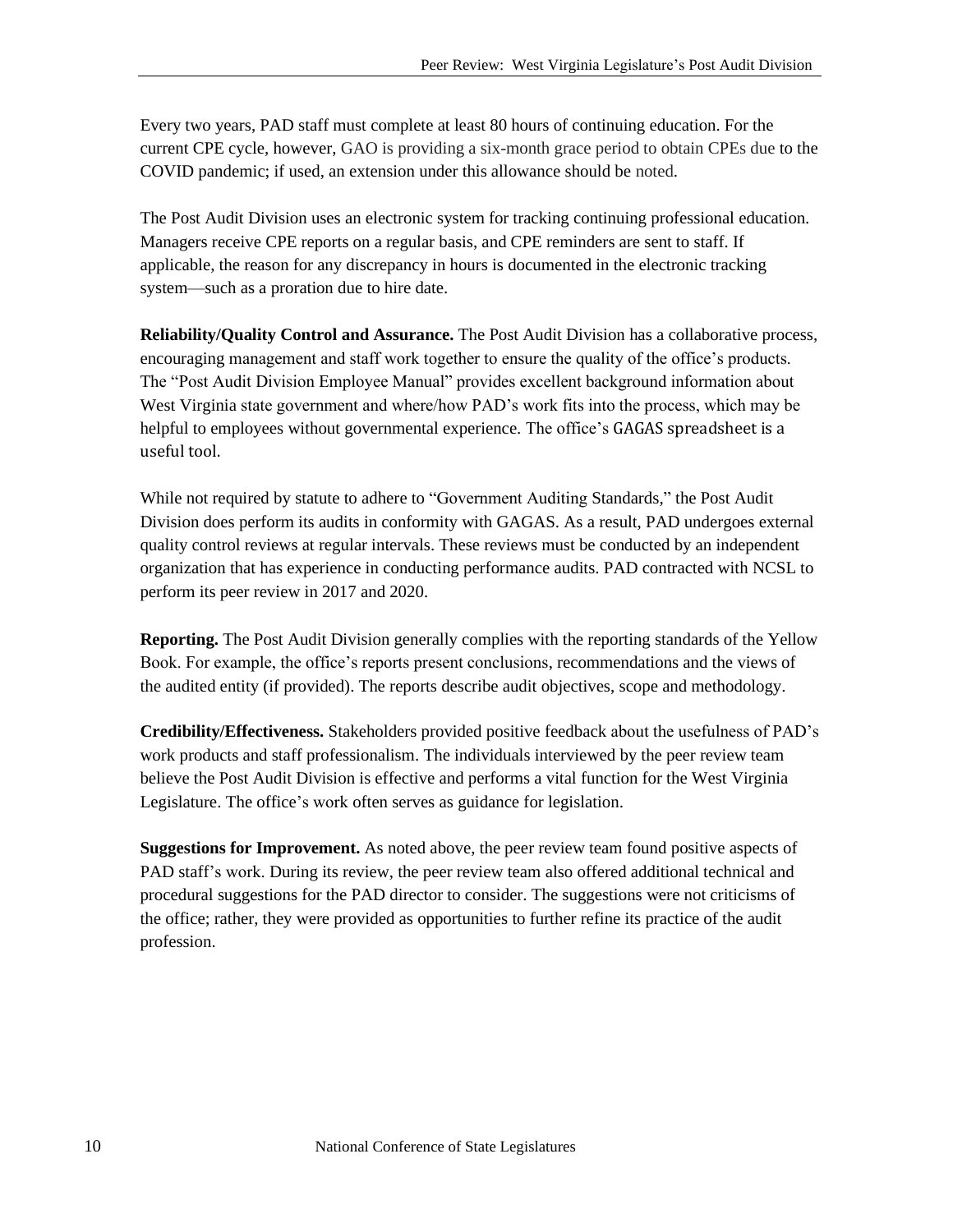### APPENDIX A. PERFORMANCE AUDITS REVIEWED

- "Department of Health & Human Resources' Child Protective Services," PA-2019-698, November 2019.
- "Division of Corrections' 25-Year Lease of Former West Virginia Penitentiary," PA-2018-648, November 2018.
- "Public Service Commission—Firearms & Ammunition Inventory," PA-2019-674, April 2019.
- "WV Department of Environmental Protection—Rule 38 CSR 2 11.3.a.3 Mining Reclamation Surety Bond Requirements," PA-2019-692, September 2019.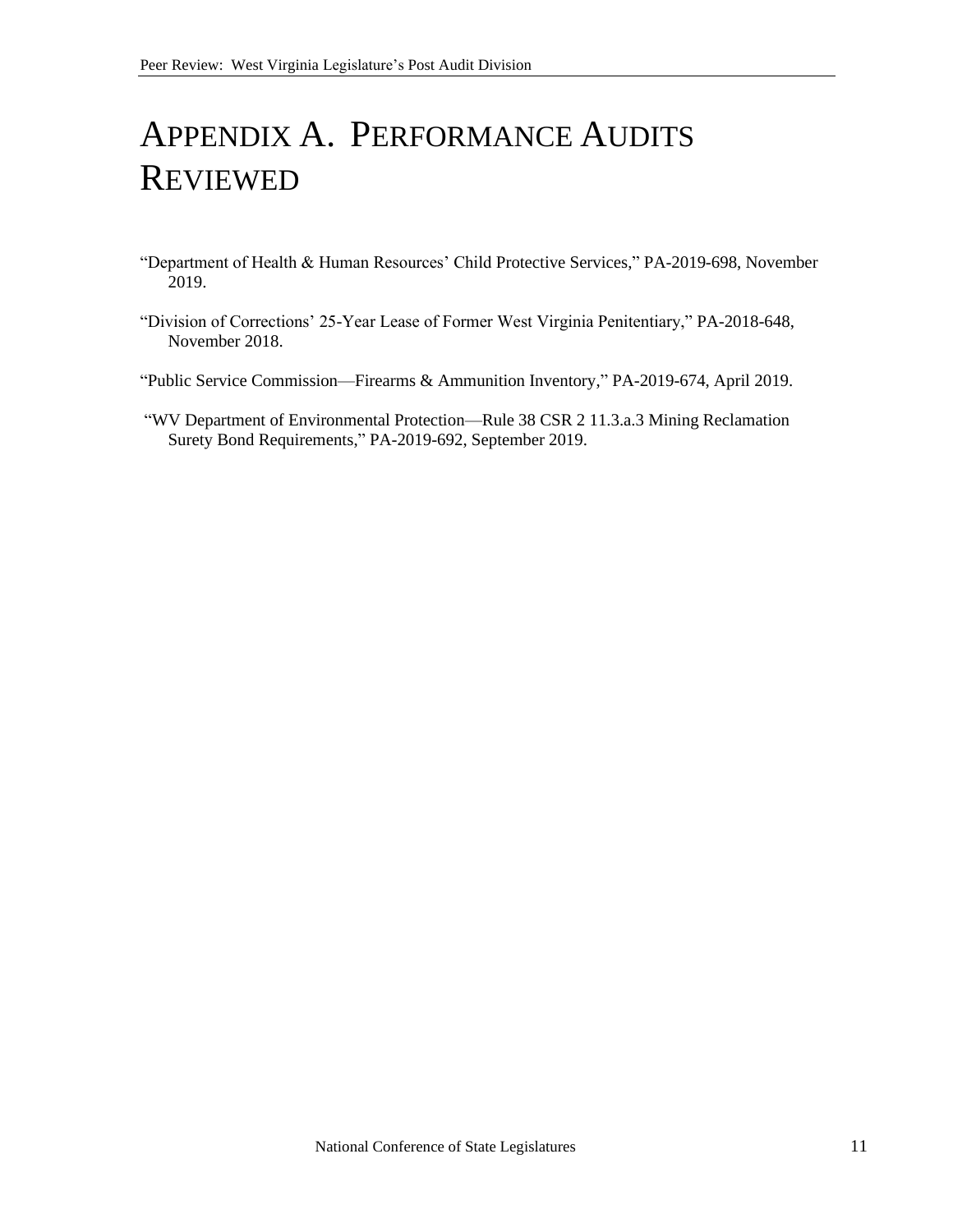### APPENDIX B: PEER REVIEW TEAM

#### **Kristen Jacobs**

Kristen Jacobs is a senior auditor with the Louisiana Legislative Auditor's Office, where she has worked for more than nine years. During her tenure with LLA, she has done performance audits on a variety of issues, including probation and parole, incarceration rates, child welfare, Medicaid, business tax collections and internal audit functions. She earned her Bachelor of Arts degree in English literature from Louisiana State University and her Master of Arts degree in English literature from the University of Delaware. Ms. Jacobs is a certified internal auditor and a certified government auditing professional.

Kristen Jacobs Senior Auditor Louisiana Legislative Auditor's Office P.O. Box 94397 Baton Rouge, La. 70804-9397 kjacobs@lla.la.gov

#### **Heidi Zimmerman**

Heidi Zimmerman is a principal auditor with the Kansas Legislative Division of Post Audit (LPA). She has worked for LPA for 15 years. Currently, she primarily supervises LPA's K-12 education audits. Before joining LPA, she worked for the Kansas Sentencing Commission as a research analyst. Ms. Zimmerman holds a bachelor's degree in political science and a master's degree in history from Fort Hays State University. She is also a Certified Government Auditing Professional.

Heidi Zimmerman Principal Auditor Kansas Legislative Post Audit Division 800 Southwest Jackson Street Topeka, Kan. 66612 heidi.zimmerman@lpa.ks.gov

#### **Brenda Erickson**

Brenda Erickson is a program principal in the Legislative Staff Services Program at NCSL. She specializes in legislative processes and serves as the NCSL liaison to NLPES. She coordinated peer reviews for the Office of the District of Columbia Auditor, Hawaii Office of the Auditor, Nebraska Legislative Audit Office, South Carolina Legislative Audit Council, and Washington Joint Legislative Audit and Review Committee. She has worked at NCSL for 36 years. Before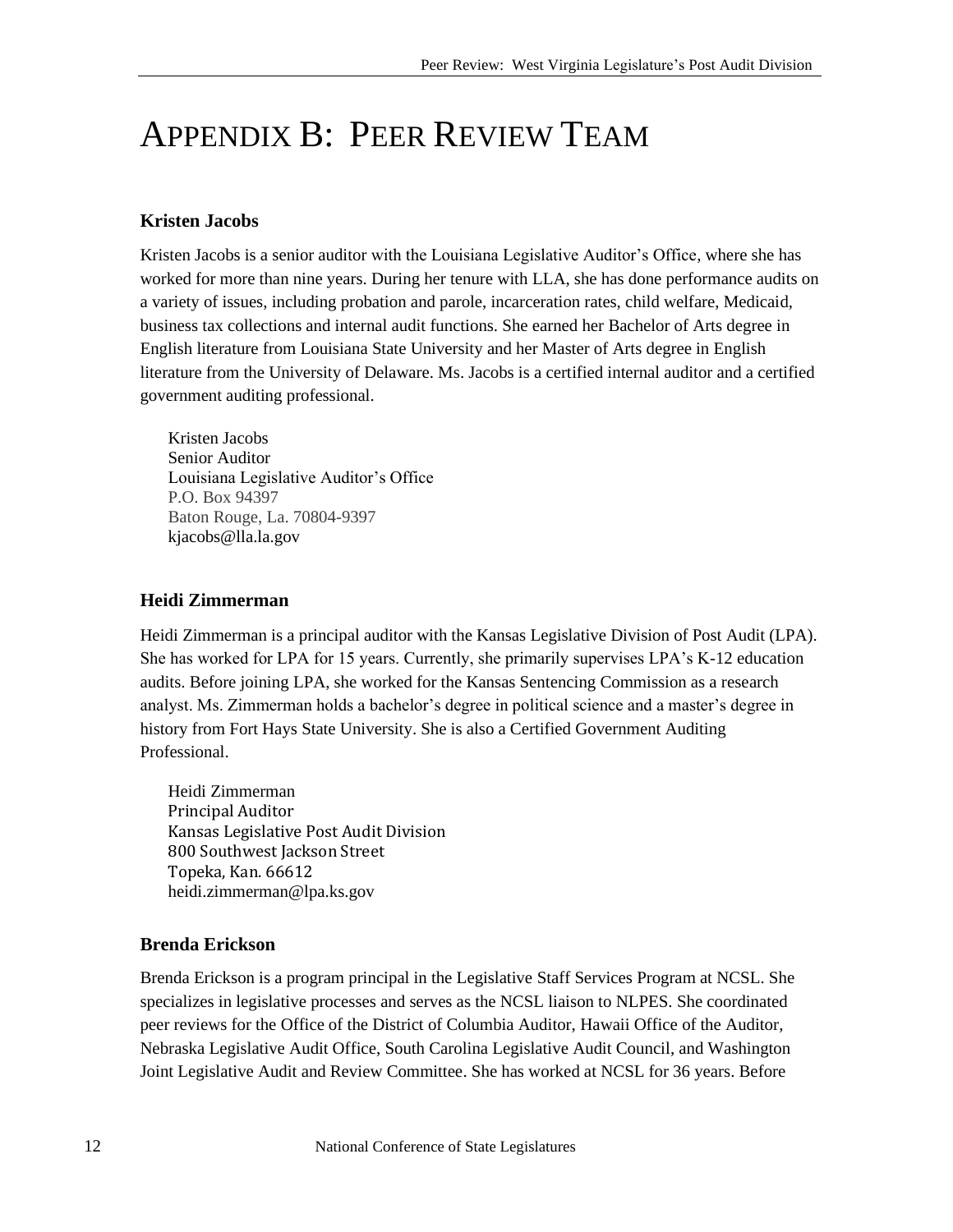joining NCSL, she worked for the Minnesota House of Representatives for five years. She received her bachelor's degree in math from Bemidji State University.

Brenda Erickson Program Principal, Legislative Management Program National Conference of State Legislatures 7700 East First Place Denver, Colo. 80230 brenda.erickson@ncsl.org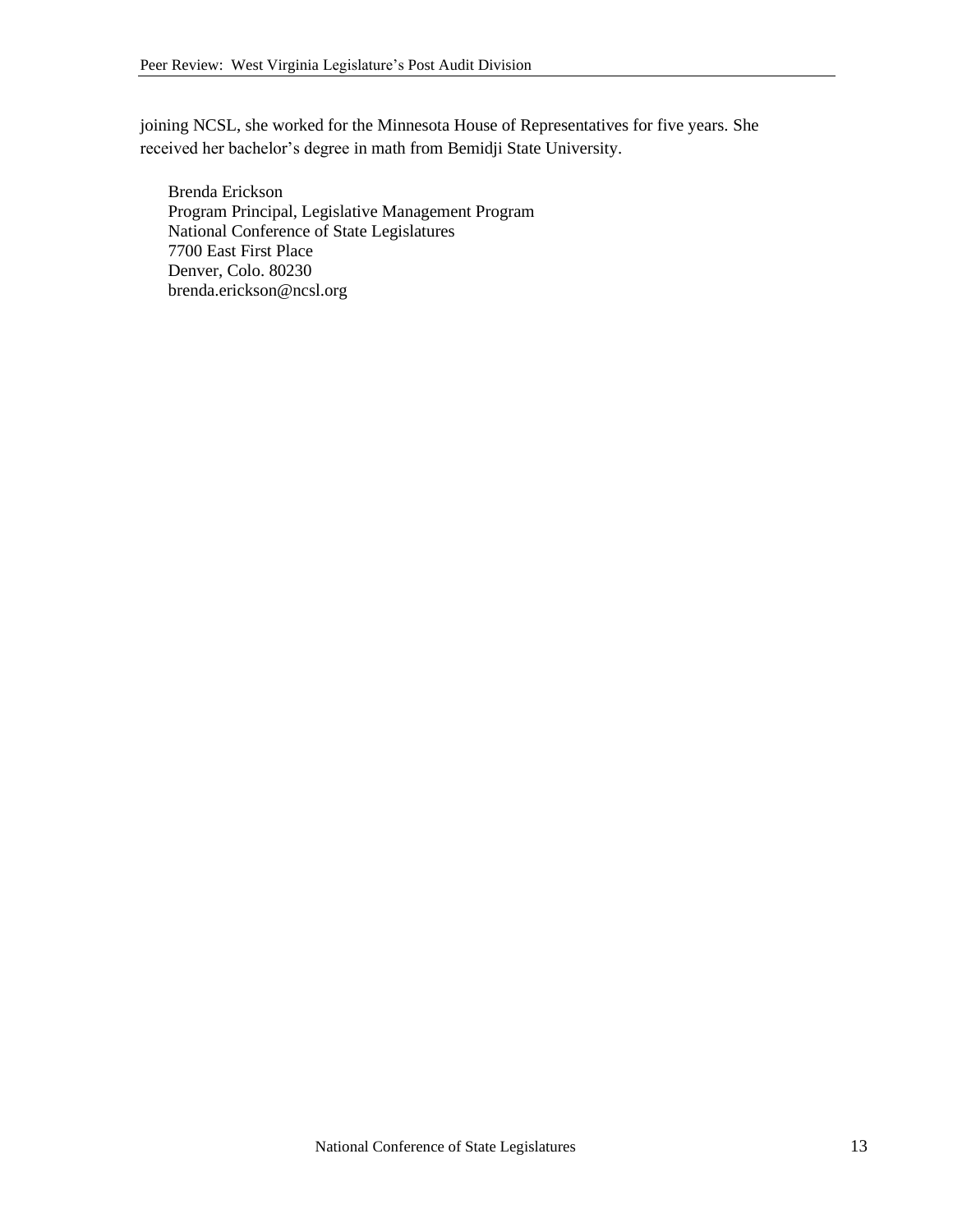### APPENDIX C. PROFILES OF PROGRAM EVALUATION OFFICES

Among the many roles state legislatures play—debating public policy, enacting laws and appropriating funds—is the fundamental responsibility to oversee government operations and ensure that public services are effectively and efficiently delivered to citizens.

To help meet this oversight responsibility, most state legislatures have created specialized offices that conduct research studies and evaluate state government policies and programs. These studies—variously called policy analyses, program evaluations, performance audits or sunset reviews—address whether agencies are properly managing public programs and identify ways to improve them. Similar offices in legislatures around the country serve a vital function. They significantly bolster legislatures' ability to conduct independent oversight of the other branches of government and determine if legislative program priorities are adequately fulfilled.

Most parties presenting information to a legislature—such as executive branch agencies, citizen groups and lobbyists—have a vested interest in that information. A legislative sunset, audit or program evaluation office provides a legislature with an independent, objective source of information.

Most legislative program evaluation offices have been in operation for several decades. According to a 2019 NLPES survey of legislative audit offices, about 25% have served their legislatures for more than 50 years. Approximately two-third of audit offices were created during the 1970s, 1980s and 1990s. At least six offices have been created since 2000. The West Virginia Legislature established the position of legislative auditor in statute in 1951. The post audit function has existed since the 1960s.

To help ensure that they produce high-quality work, audit offices use professional standards to guide their activities. Approximately 65% of offices follow "Government Auditing Standards," issued by the by the Comptroller General of the United States. One quarter of offices use either American Evaluation Association or internally developed standards. Only a handful of offices have not adopted formal standards. In 2009, the West Virginia Post Audit Division began conducting its performance audits in accordance with the generally accepted government auditing standards for performance audits contained in the "Government Auditing Standards" (2011 Revision or 2018 Revision, whichever is appropriate), internal operating guidelines and professional best practices.

Legislative program evaluation offices vary substantially in size, reflecting the diversity among states and legislatures. According to a 2019 NLPES survey, 22% of legislative audit offices reported having fewer than 10 staff, 50% have 11-30 evaluation staff, 9% have 31-50 staff, and